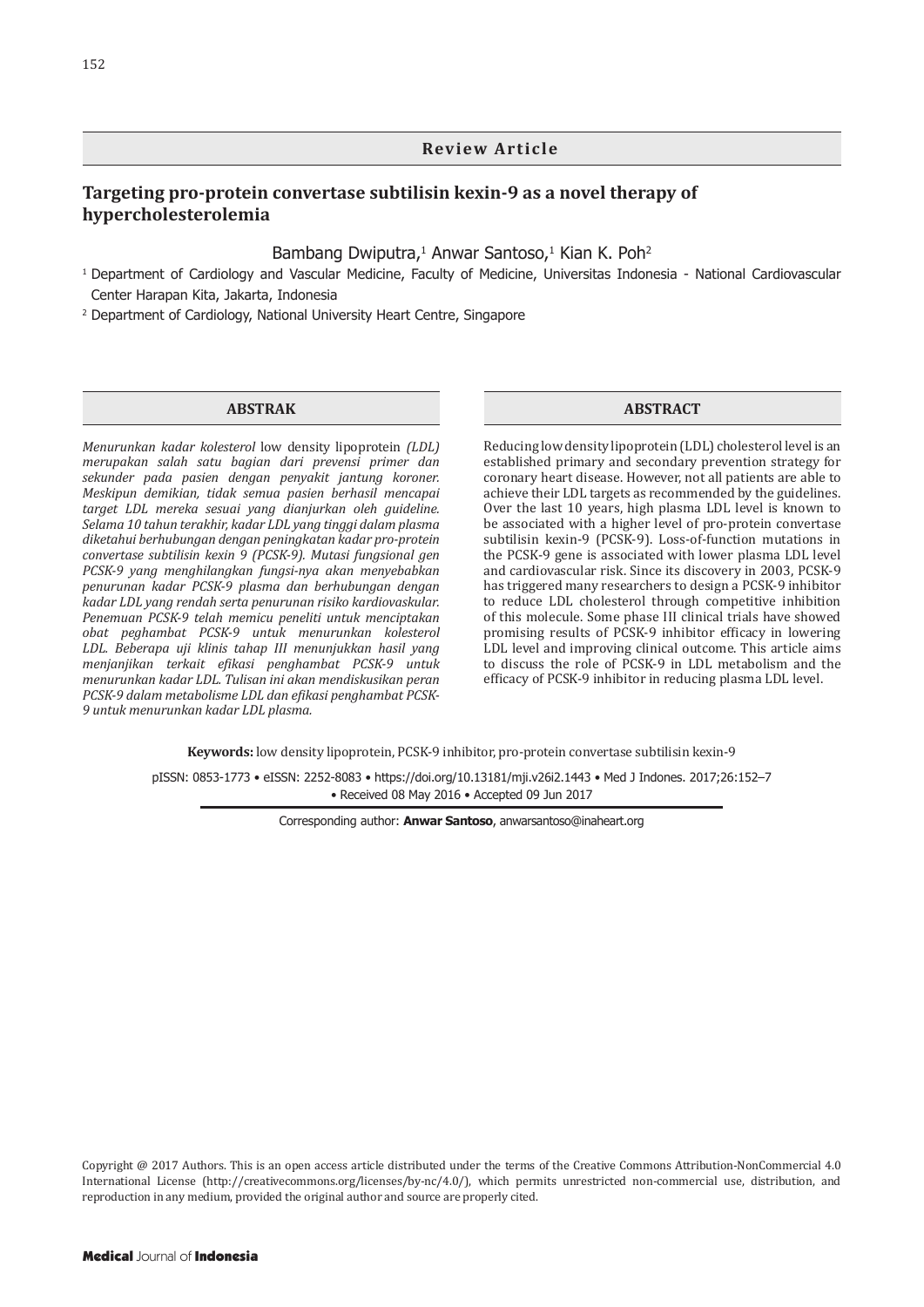Hypercholesterolemia is an established risk factor for cardiovascular diseases that increase the incidence of myocardial infarction and death. Reducing plasma low density lipoprotein (LDL) levels by administering statin therapy has already been proven to reduce morbidity and mortality of cardiovascular disease. The return on expenditure achieved for lipid therapy in Asia (REALITY-Asia) study<sup>1</sup> demonstrated that only 38% of patients with coronary heart disease managed to reach their LDL targets (at that time, of less than 100 mg/dL). In addition, of the approximately 20 million patients receiving statin therapy, 10–20% of them can not tolerate the drug, mainly due to musculoskeletal side effects.

A landmark study by Cohen et al<sup>2</sup> found that the concentration of plasma LDL was determined by pro-protein convertase subtilisin kexin-9 (PCSK-9). The PCSK-9 is an enzyme produced by the liver, kidney mesenchymal cells, small intestine, and colon epithelial cells. This protein regulates cholesterol homeostasis by binding epidermal growth factor-like repeat A domain of the LDL receptor and leading to a lysosomal degradation. It is demonstrated that a loss-of-function mutation in PCSK-9 gene leads to a lower PCSK-9 plasma level and thus associated with low LDL levels and cardiovascular risk reduction. First discovered in 2003, translational researchs aimed to make PCSK-9 a target for LDL cholesterol reduction. Several phase-III clinical trials on monoclonal antibodies of PCSK-9 have demonstrated promising results in lowering LDL cholesterol levels.

## **Structure and regulation of PCSK-9**

Pro-protein convertase subtilisin kexin-9 is a member of subtilysin-like serine protease family consisting of 9 members. The first eight members (proprotein convertase -1 (PC1), PC2, furin, PC4, PC5, paired basic amino acid cleaving enzyme-4 (PACE-4), PC7, and subtilysin kexin isozyme-1) break down protein precursors of growth factors,<br>hormones, receptors, and transmembrane and transmembrane transcription factors prior to secretory pathway.3 Instead, PCSK-9 increases endosomal and lysosomal degradation of cell surface receptors that regulate lipid metabolism. PCSK-9 is a glycoprotein composed of 692 amino acids with a molecular weight of 73 kDa. Its structure consists of four domains (prodomain, catalytic domain, cysteine terminal and histidine C-rich terminal) (Figure  $1$ ).<sup>4</sup>

PCSK-9 is synthesized as a zymogen that undergo an autocatalytic breakdown process in the endoplasmic reticulum (FAQ152SIPK site).<sup>3</sup> This process is needed for maturation and secretion of protein after emerging from the endoplasmic reticulum. In the extracellular pathway, the PCSK-9 secreted from the transgolgi network, internalize the cell-surface LDL receptors in clathrin-coated endosomes to further degrade them. This process requires cytosolic adaptor binding protein called autosomal recessive hypercholesterolemia (ARH) protein. In the intracellular pathway, PCSK-9 are exposed directly to the lysosome along with LDL receptors and they become degraded simultaneously.<sup>5</sup> The catalytic subunit of PCSK-9 binds to epidermal growth factor (EGF-A) on the human LDL receptor.

Low intracellular cholesterol levels will induce the sterol regulatory element binding protein-2 (SREBP-2) to increase expression of the LDL receptor gene. This increases circulating LDL cholesterol uptake. Meanwhile, SREBP-2 can also induce the expression of PCSK-9 that leads to LDL receptor degradation and thus limits the cholesterol uptake in the liver. This process will prevent excessive cholesterol uptake in order to maintain cholesterol homeostasis.

## **PCSK-9 and LDL cholesterol**

The LDL cholesterol plays a central role in foam cell formation and initiates the process of atherosclerosis. In normal metabolic processes, circulating LDLs undergo hepatic clearance through LDL receptors in hepatocyte cell surface. The mutation of LDL receptor found in familial hypercholesterolemia cases will increase premature cardiovascular events. This increased expression is regulated in transcription level through SREBP-2 and through PCSK-9 and the



**Figure 1.** PCSK-9 structure. LDL-C: low density lipoprotein cholesterol. SP: signal peptide. Reprinted with permission from Schulz et al.4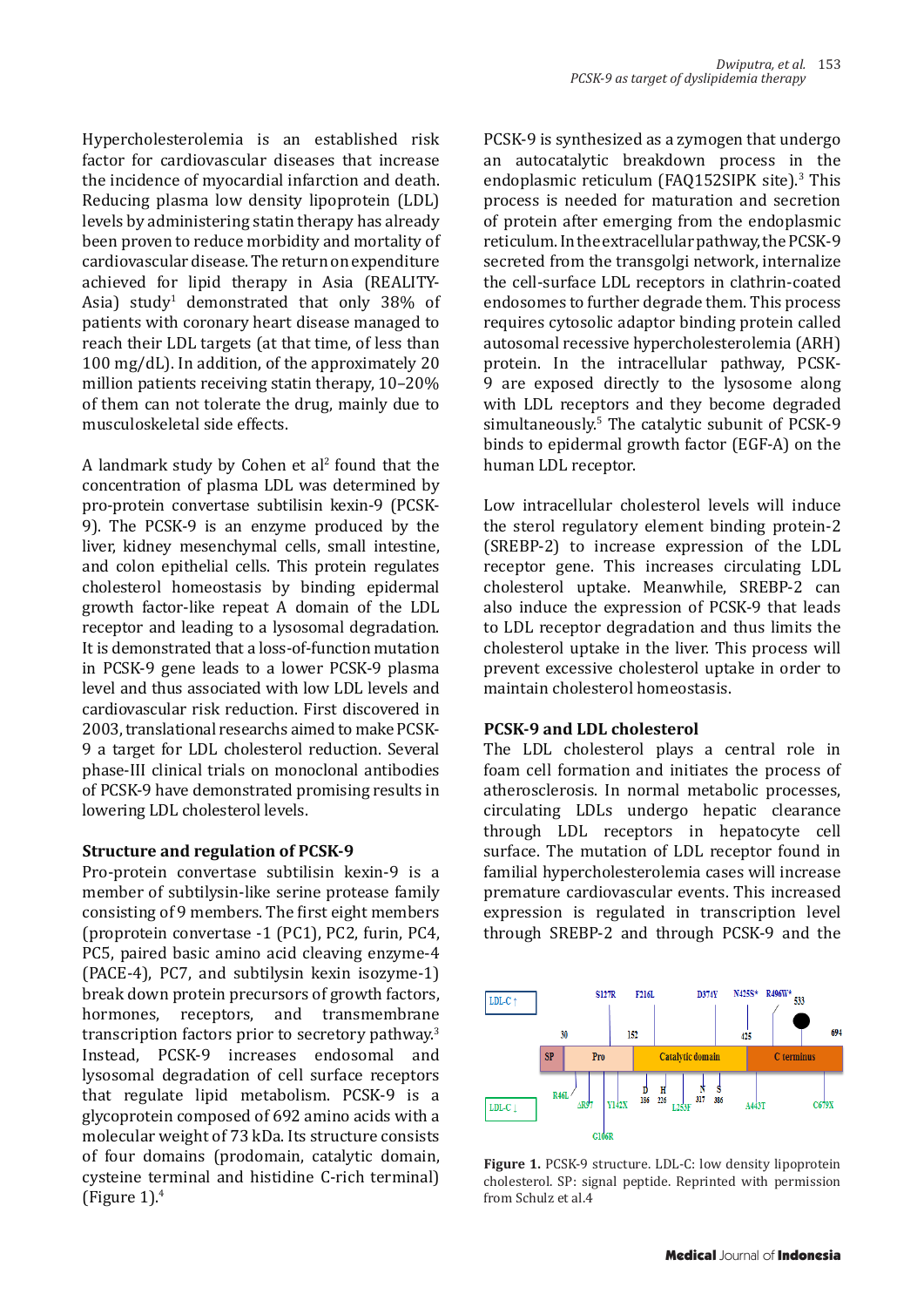inducible degrader of LDL receptor (IDOL) after translation.<sup>3</sup> PCSK-9 bound to the LDL receptor will thus initiate lysosomal degradation of the LDL receptor meanwhile IDOL will reduce it through lysosomal and poliubiquitination pathway.

Initially, the documentation of the relationships between LDL, LDL receptors, and PCSK-9 level were observed in animal studies. Lagace et al<sup>6</sup> found that the injection of pure PCSK-9 resulted in a significant reduction in the LDL receptors on the surface of rat hepatocytes. Mice with high PCSK-9 activity appeared to have a lower number of LDL receptors. Both of these findings were accompanied by low serum LDL levels. Other studies in cultured cells and parabiotic mice also found that PCSK-9 triggered extracelullar LDL receptor degradation through an intermediary adapter protein (ARH) on hepatocytes and lymphocytes.

Previous genetic studies have demonstrated that PCSK-9 had a pivotal role in maintaining cholesterol homeostasis. The gain-of-function mutation of PCSK-9 accelerates atherosclerosis process and leads to manifestation of cardiovascular events. A landmark study by Cohen et al<sup>2</sup> compared coronary heart disease (CHD) incidence over 15 year observation in black dan white subjects with non-sense mutation of PCSK-9 (Y142X and C679X). Of the 3,363 black subjects observed, 2.6 percent had nonsense mutations in PCSK-9. This loss-of-function mutation were associated with a 28 percent reduction in mean LDL cholesterol and an 88 percent reduction in the risk of CHD (P=0.008 for the reduction; hazard ratio, 0.11; 95 percent confidence interval, 0.02 to 0.81; P=0.03). Of the 9,524 white subjects observed, 3.2 percent had a sequence variation in PCSK-9 that was associated with a 15 percent reduction in LDL cholesterol and a 47 percent reduction in the risk of CHD (hazard ratio, 0.50; 95 percent confidence interval, 0.32 to 0.79; P=0.003). From this study, it was concluded that moderate lifelong reduction in the plasma level of LDL cholesterol (especially through PCSK-9 inhibition) was associated with a substantial reduction in the incidence of coronary events.

The mechanism of how PCSK-9 may affect plasma LDL levels are currently under investigation. Though previous studies had suggested ARHmediated degradation of LDL receptor by PCSK-

9, this extracellular pathway was not found in  $fibroblasts.$  This suggests that there are other pathways mediating LDL receptor degradation. An animal study showed that active PCSK-9 can degrade the LDL receptor intracellularly. PCSK-9 binds to the region of EGF-A of the LDL receptors on the cell surface. This bond is stronger in an acidic environment inside endosome. From endosome, LDL receptors will be transported to the lysosome for degradation rather than recycled. These findings prove that PCSK-9 degrades LDL receptors through both extracellular and intracellular pathway.

# **The promises of PCSK-9 inhibitor**

The discovery of PCSK-9 has encouraged experimental and clinical research on lowering LDL cholesterol (LDL-C) levels by targeting it for drug action. Large clinical trials have been conducted to test the efficacy and safety of PCSK-9 inhibitors. These first-in-class medications are humanized monoclonal antibodies that PCSK-9 acts. That inactivation results in decreased LDLreceptor degradation, increased recirculation of the receptor to the surface of hepatocytes, and consequently lowered the LDL cholesterol levels in the bloodstream.

By 2016, phase III trials had been completed for alirocumab and evolocumab. These phase III clinical trials results were reported in a number of different populations, including patients with statin intolerance, hypercholesterolemic patients on statin therapy, familial hypercholesterolemia subjects (both heterozygous and homozygous), hypercholesterolemic patients who are not taking lipid-lowering medications, and patients on monotherapy compared with ezetimibe (Table 1).

The efficacy and safety of alirocumab (SAR236553/ REGN727) versus ezetimibe in patients with<br>hypercholesterolemia  $(ODYSSEY - MONO)<sup>8</sup>$ hypercholesterolemia trial recruited native hypercholesterolemia patients who had a 1% to 5% 10-year risk of cardiovascular death (scored by European systematic coronary risk estimation). This study included 103 patients, randomized to ezetimibe 10 mg daily or alirocumab 75 mg, injected every two weeks. If LDL-C was ≥70 mg/dL during 8-eight week observation, the alirocumab dose was uptitrated to 150 mg. Results showed that alirocumab reduced LDL-C by 47% compared to 16% by ezetimibe after 24 weeks. Apolipoprotein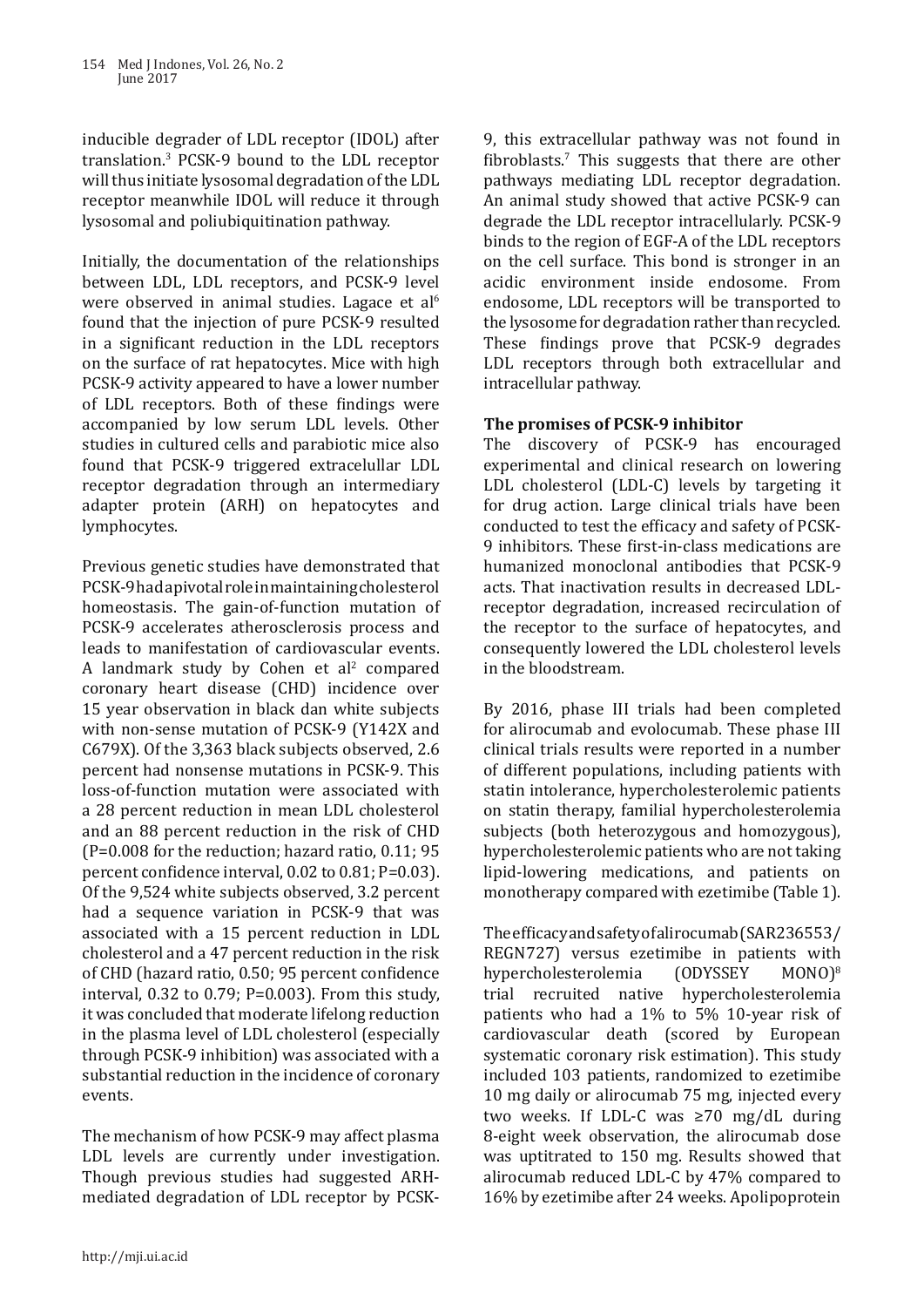B (ApoB) and non-high density lipoprotein cholesterol (non-HDL-C) levels were also reduced by 37% and 41%, respectively in alirocumab group. In terms of adverse effect, there were no differences between the alirocumab group and the ezetimibe group. Moreover, evaluation of PCSK-9 inhibitor in patients with statin intolerance was conducted through ODYSSEY ALTERNATIVE trial.<sup>7</sup> Three hundred and 14 patients were randomized to alirocumab 75 mg every 2 weeks, ezetimibe 10 mg daily, or atorvastatin 20 mg daily. After 24 weeks of treatment, alirocumab caused 45% LDL reduction compared to 15% in the ezetimibe group. Treatment-emergent adverse events were similar in the two2 groups, with rates of skeletal muscle-related events being lower in the alirocumab than in the atorvastatin group.

In high-cardiovascular risk patients, ODYSSEY COMBO I and II trials tested alirocumab as an additional therapy to statin.9,10 In ODYSSEY COMBO I, 316 patients were randomized to 75 mg alirocumab every two weeks or placebo. Meanwhile, ODYSSEY COMBO II randomized 720 patients to 75 mg alirocumab every two weeks or ezetimibe 10 mg daily. Both trials showed positive results in LDL-C reduction. After 24 week observation, alirocumab reduced LDL-C by

| <b>Table 1.</b> Phase III clinical trial results of alirocumab and evolocumab |  |
|-------------------------------------------------------------------------------|--|
|-------------------------------------------------------------------------------|--|

| Trial                                  | Study<br>population                                              | Patients<br>(n) | Duration  | Background therapy                                                                                           | Study drug                                                                                                       | LDL percent<br>reduction                                                                                                      |
|----------------------------------------|------------------------------------------------------------------|-----------------|-----------|--------------------------------------------------------------------------------------------------------------|------------------------------------------------------------------------------------------------------------------|-------------------------------------------------------------------------------------------------------------------------------|
| ODYSSEY MONO <sup>8</sup>              | <b>HC</b>                                                        | $103$ pts       | 24 weeks  | None                                                                                                         | EZE 10 mg<br>AL 75 mg                                                                                            | 15.6<br>47.2                                                                                                                  |
| <b>ODYSSEY ALTERNATIVE<sup>7</sup></b> | Moderate to<br>high CV risk.<br>Statin intolerant                | 314 pts         | 24 weeks  | None                                                                                                         | EZE 10 mg<br>AL 75 mg                                                                                            | 14.6<br>45.0                                                                                                                  |
| ODYSSEY COMBO I <sup>9</sup>           | HC. High CV risk                                                 | $316$ pts       | 52 weeks  | Max-tolerated statin                                                                                         | AL 75 mg                                                                                                         | 48.2                                                                                                                          |
| ODYSSEY COMBO II <sup>10</sup>         | HC. High CV risk 720 pts                                         |                 | 104 weeks | Max-tolerated statin                                                                                         | EZE 10 mg<br>AL 75 mg                                                                                            | 20.7<br>50.6                                                                                                                  |
| MENDEL-2 <sup>11</sup>                 | HC, without<br>statin use<br>or statin<br>intolerance<br>history | 614 pts         | 12 weeks  | None                                                                                                         | EZE 10 mg<br>EVO 140-420 mg                                                                                      | 17.8-18.6<br>56.1-57.0                                                                                                        |
| LAPLACE-212                            | HC, mixed<br>dislipidemia                                        | 1896 pts        | 12 weeks  | Moderate-high<br>intensity statin therapy<br>ATV 10 mg<br>SIMV 40 mg<br>ROSU 5 mg<br>ATV 80 mg<br>ROSU 40 mg | EZE 10 mg<br>EVO 140-420 mg<br>EVO 140-420 mg<br>EVO 140-420 mg<br>EZE 10 mg<br>EVO 140-420 mg<br>EVO 140-420 mg | 19.0-23.9<br>61.4-62.5<br>62.4-66.2<br>$+3.3-(+6.0)$<br>59.3-63.8<br>$+2.8-(+7.6)$<br>$16.9 - 21.3$<br>61.8-65.1<br>59.1-62.9 |
| DESCRATES <sup>13</sup>                | HC                                                               | 901 pts         | 52 weeks  | Diet<br>Diet + ATV 10 mg<br>Diet + ATV 80 mg<br>Diet + ATV 80 mg<br>+ EZE                                    | EVO 420 mg<br>EVO 420 mg<br>EVO 420 mg<br>EVO 420 mg                                                             | 51.5<br>54.7<br>46.7<br>46.8                                                                                                  |
| $GAUSS-214$                            | Statin intolerant                                                | 307             | 12 weeks  | None, low dose statin,<br>or LLT                                                                             | EZE 10 mg<br>EVO 140 mg                                                                                          | 15.1-18.1<br>52.6-56.1                                                                                                        |
| RUTHERFORD-215                         | <b>HeFH</b>                                                      | 331             | 12 weeks  | Statin + LLT                                                                                                 | EVO 140-420 mg                                                                                                   | 55.7-61.3                                                                                                                     |

HC= hypercholesterolemia; CV= cardiovascular; ATV= atorvastatin; SIMV= simvastatin; ROSU= rosuvastatin; LLT= lipid lowering therapy; EZE= ezetimibe; AL= alirocumab; EVO= evolucumab; HeFH= heterozygous familial hypercholesterolemia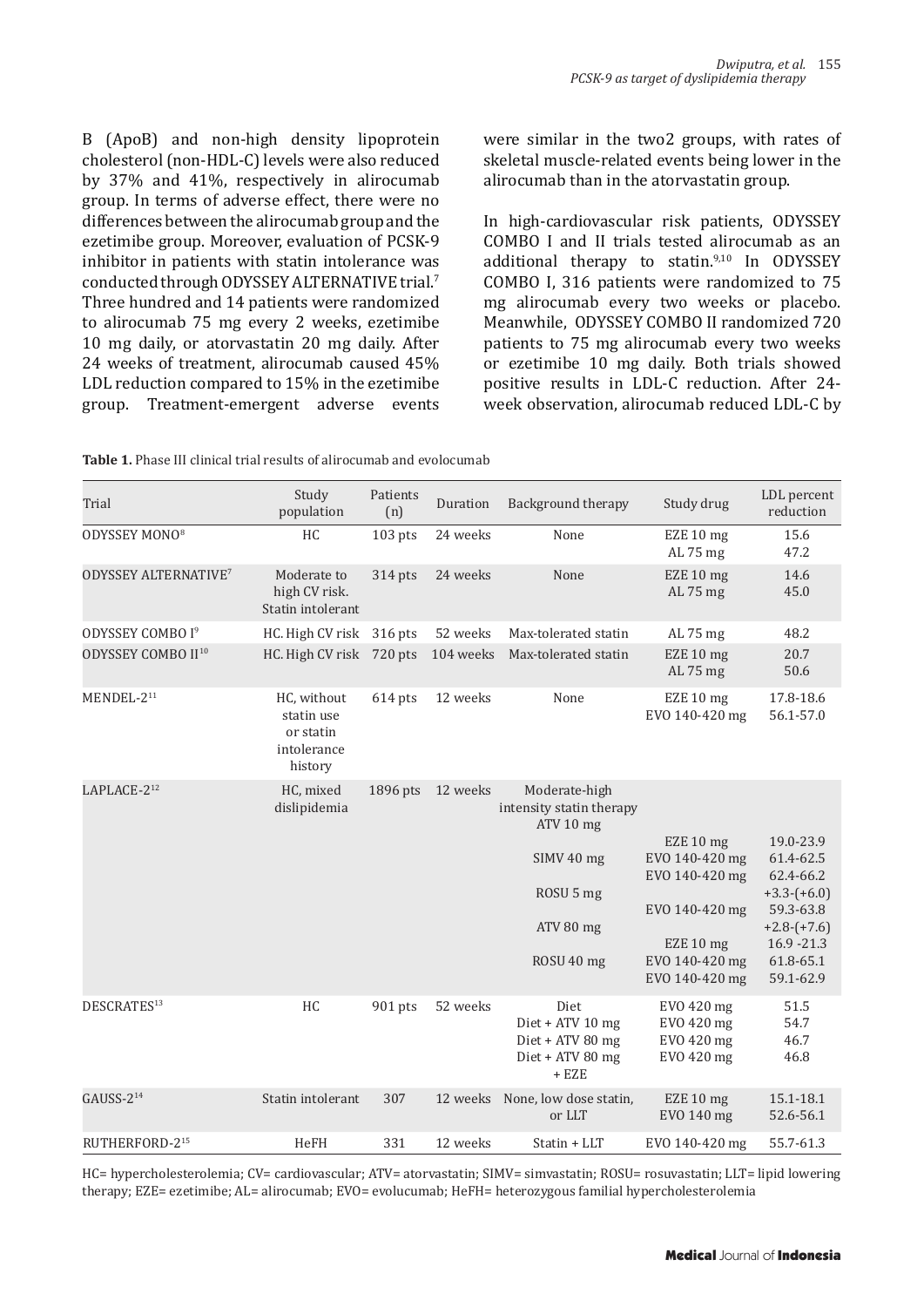48% while the placebo group only 2% (COMBO I). In the case of COMBO II, the 75 mg alirocumab reduced 51% while the ezetimibe only 21% .

A number of phase III trials were also conducted to evaluate the clinical efficacy and safety of evolocumab. In the monoclonal antibody against PCSK-9 to reduce elevated LDL-C in subjects currently not receiving drug therapy for easing lipid levels-2 (MENDEL-2) study, $11$  614 patients with hypercholesterolemia were randomized to placebo, ezetimibe, evolocumab 140 mg biweekly, or evolocumab 420 mg monthly for 12-week observation. Evolocumab could reduce LDL-C by 56% to 57% compared to 18% to 19% with ezetimibe without differences in adverse events. The LDL cholesterol assessment with PCSK-9 monoclonal antibody inhibition combined with statin therapy (LAPLACE-2) study<sup>12</sup> with 109 patients also confirmed that evolocumab (evolocumab 120 mg every two weeks or 420 mg once a month) reduced LDL-C by 66% to 75% (biweekly dose) and by 63% to 75% (monthly dose) in the moderate- and high-intensity statin groups compared to placebo. Moreover, biweekly evolocumab could lower non-HDL-C by 58% to 65%, apoB by 51% to 59% and lipoprotein a Lp(a) by 21% to 36% compared to placebo, with comparable reductions demonstrated in the monthly-dose group.

These positive results are consistent with the durable effect of PCSK-9 antibody compared to placebo (DESCARTES) trial findings. $13$ This trial gives evolocumab 420 mg every four weeks or placebo to 901 randomized hypercholesterolemic patients with LDL-C ≥75 mg/dL and already on atorvastatin 10 to 80 mg daily (with or without ezetimibe). After 52 weeks, evolocumab reduced LDL-C by 57% compared to placebo, ranging from 49% to 62% depending on background lipid-lowering therapy (atorvastatin alone or in combination with ezetimibe). Eighty-two percent of the patients on evolocumab were able to achieve an LDL-C goal of <70 mg/dL. There were no differences in terms of adverse events across groups. In addition, comparison of evolucumab with ezetimibe was also performed in goal achievement after utilizing an anti-PCSK-9 antibody in statin intolerant subjects (GAUSS-2) trial.14 Of 307 randomized hypercholesterolemic and statin intolerant patients, evolocumab

140 mg every twotwo weeks reduced LDL-C by 56% and 55% in the every- two2- weeks and monthly doses, respectively. In addition, evolocumab reduced apoB by 46% and Lp(a) by 24% to 26%.

Moreover, the reduction of LDL cholesterol<br>with PCSK-9 inhibition in heterozygous heterozygous familial hypercholesterolemia disorder study-2 (RUTHERFORD-2), a multicenter, randomized, double-blind, placebo-controlled trial, recruited 331 heterozygous familial hypercholesterolaemia patients (18–80 years of age) who were on stable lipid-lowering therapy for at least four weeks. $15$ They randomly allocated in a 2:2:1:1 ratio to receive subcutaneous evolocumab 140 mg every two weeks, evolocumab 420 mg monthly, or subcutaneous placebo every two weeks or monthly for 12 weeks. Compared to placebo, evolocumab led to a significant reduction in mean LDL cholesterol in 12 weeks (every two weeks dose: 59,2% reduction [95% CI 53,4–65,1], monthly dose: 61,3% reduction [53,6–69,0]; both  $p<0.0001$  and at the mean of weeks 10 and 12 (60,2% reduction [95% CI 54,5–65,8] and 65,6% reduction [59,8-71,3]; both p<0,0001). In this study, evolocumab was well tolerated, with adverse events occurrence similar to placebo.

Despite the promising results of many clinical trials available which tested PCSK-9 inhibitors, the price of this new-class drugs are still expensive. For example, alirocumab was launched at a list price of \$14,600 per patient per year while evolocumab costs \$14,100 per patient per year. Therefore, the cost effectiveness and public health cost efficiency issues need to be considered when prescribing this class of therapy.

In conclusion, advance research in PCSK-9 successfully showed a vital role of this protein in regulating LDL receptors. Suppression of PCSK-9 production was correlated to lower LDL levels. Inhibiting PCSK-9 with PCSK-9 inhibitors has gained attention over the past five years, encompassing positive results of phase-III clinical trials. Nonetheless, cost-effectiveness of this new drug should be evaluated in order to increase public access.

## **Confict of interest**

The authors affirm no conflict of interest in this study.